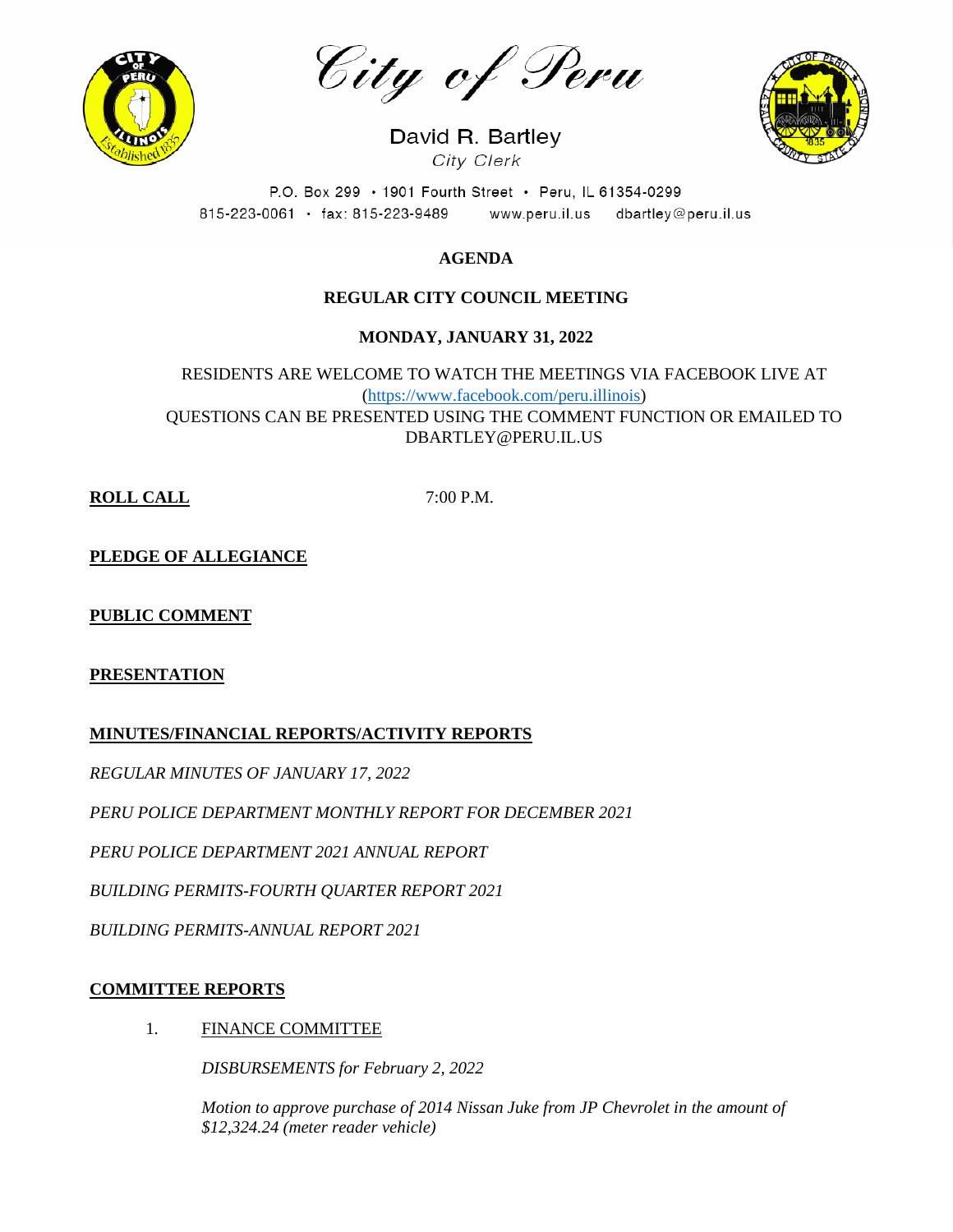#### 2. PUBLIC SERVICES COMMITTEE

*Motion to authorize purchase switch from Anixter Inc., in the amount of \$23,000 (Pretium Packaging)*

*Motion to execute a contract w BCA Architects Ltd. for improvements to Schweickert Field at Veteran's Park* 

*Motion to execute a contract with BCA Architects Ltd. for design of Schweickert Arena at Washington Park*

*Motion to approve lease for parks department for 2022 Kubota ZD1211 L-3-72 Zero Turn Mowers (2) from Ladd Farm Equipment for \$650/mo. (Includes Trading older mowers)*

*Motion to approve lease for parks department for 2022 Kubota RTV-XV1102CWL-H Utility Vehicle from Ladd Farm Equipment for \$500/mo. (Includes Trading older tractor)*

*Motion to approve lease for parks department for 2022 ABI Force z23slt "Laser Ready" from Traqnology Turf Tech GPS for \$600/mo.*

### 3. FIRE & POLICE COMMITTEE

*Motion to approve ordering fire department air packs from 3m Scott Fire & Safety for \$121,453.33*

#### **REPORT OF CITY ATTORNEY/ORDINANCES AND RESOLUTION**

*MINUTES OF PUBLIC HEARING ON PETITION OF KANA GROVE NORTH ILLINOIS LLC CONCERNING PROPERTY LOCATED AT 1320 38th STREET, PERU, IL* 

*AN ORDINANCE GRANTING A SPECIAL USE FOR AN ADULT-USE CANNABIS DISPENSING ORGANIZATION AS SOUGHT BY THE PETITION OF KANA GROVE NORTH ILLINOIS LLC CONCERNING PROPERTY LOCATED AT 1320 38TH STREET IN THE CITY OF PERU, ILLINOIS*

*AN ORDINANCE AUTHORIZING THE EXECUTION OF A LAND LEASE AGREEMENT BY AND BETWEEN THE CITY OF PERU, LASALLE COUNTY, ILLINOIS AND 3 POINT INK, LLC*

*A RESOLUTION AUTHORIZING THE EXECUTION OF A MEMORANDUM OF AGREEMENT WITH ILSBDC AT STARVED ROCK COUNTRY ALLIANCE*

*A RESOLUTION AMENDING THE CITY'S POLICY FOR EMERGENCY PAID SICK LEAVE FOR COVID 19*

#### **PROCLAMATIONS**

#### **UNFINISHED BUSINESS**

#### **NEW BUSINESS**

*Motion to seek applicants for apprentice lineman*